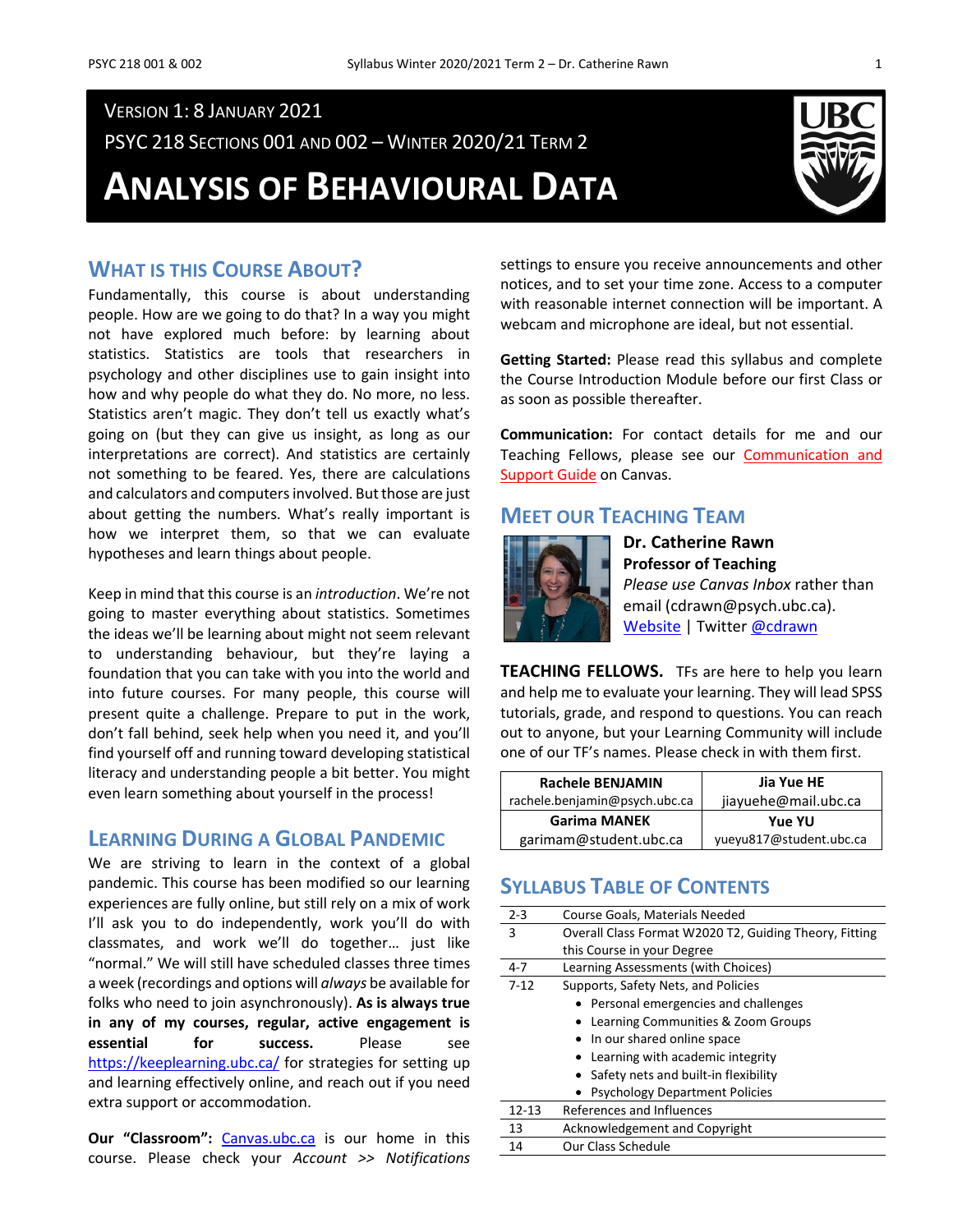## **COURSE GOALS**

I wrote these course goals to provide direction for all our learning activities and assessments (see [Constructive Alignment](https://youtu.be/3GegIMZLO24) for more on this approach to course design).

### **If you are willing and able to meet the requirements, by the end of this course, you will be able to...**

- 1. Compare, contrast, and critique descriptive statistics (including effect size) versus inferential statistics (Null Hypothesis Significance Testing method).
- 2. Calculate, by hand and using computer software, a variety of statistics commonly used in psychology (e.g., correlation, regression, z-scores, *t*-tests, ANOVA).
- 3. Choose and apply the appropriate statistic to analyze a dataset, when provided with a study's design and a researcher's purpose.
- 4. Interpret what the statistics you calculate mean about the variables and the hypothesis.
- 5. Evaluate others' interpretations of statistical analyses.
- 6. Discuss the strengths and weaknesses of various statistical tests, and the NHST framework broadly.
- 7. Define and discuss the relationships among major statistical concepts (e.g., alpha, effect size, power, sample size).
- 8. Appreciate the value of developing statistical literacy.

## **MATERIALS NEEDED**

You'll need a few materials to set yourself up for success. Detailed instructions and links are available in the Course Introduction (Start Here!) module on Canvas.

**Please buy the TEXTBOOK and COGLAB through the UBC bookstore** to ensure correct access. Always save your proof of purchase. If you purchase elsewhere or second hand, I may not be able to help you fix access (but see below for financial hardship instructions).

### **Essential (e-)Books**

1. **TEXTBOOK with Launchpad Access.** Nolan, S. A., & Heinzen, T. E. (2019). *Essentials of Statistics for the Behavioural Sciences***, (4th Ed.)**. New York, NY: Worth.

*Note: This text is different from most other sections of this course. You cannot use a different book.*

Please begin by signing up for the 2-week free trial through the link in the **Canvas Module called:** "**To register access Nolan & Heinzen LaunchPad (eBook, quizzes, study guides).**" This will get you started, and enable you to try out the first LearningCurve quizzes and other resources. Further instructions for how to "Verify" your purchase are available in the Canvas Module called "Course Introduction" (Materials).

2. **LAB GUIDE. Cuttler, C. (2020). A student guide to SPSS, (3rd Ed.). NJ: Kendall Hunt.** This guide will be indispensable when it comes to completing the assignments throughout this course, including software screenshots and detailed tips. Please see Canvas for purchase options and use instructions.

### **Essential Sites, Software, and Technology**

- 3. **A computer with speakers, microphone, internet access, and some space** for software downloads (below). Chromebooks and tablets will encounter difficulties.
- 4. **Our PSYC 218 001/002 2020W Canvas Course Website** [canvas.ubc.ca](https://canvas.ubc.ca/) is our home. Everything you need can be found there, including links to classes on Zoom (and recordings after) using the "Zoom" link on the left, as well as Weekly Modules (especially Your Complete Week Guides) and weekly Announcements created to keep you on track and organized. All assignment details and submissions will happen here. Use the Canvas Inbox to reach me and the Calendar to keep organized. Works best with Chrome browser.
- 5. **COGLAB 5.0** is the tool used across all PSYC 218 sections to generate Assignment data. An access code is available from the Bookstore (follow instructions on Canvas). *Please use the same first and last name as your official UBC registration.*
- 6. **IBM SPSS Statistics Software.** You must complete assignments using SPSS, which is available for free from [UBC IT.](https://it.ubc.ca/services/desktop-print-services/software-licensing/spss) Download and install as soon as possible to allow time for challenges.
- 7. **Microsoft Word Software.** You must complete assignments using MS Word (.pages files don't work). Please download [MS Office 365 for free](https://it.ubc.ca/services/desktop-print-services/software-licensing/microsoft-365-students)  [from UBC IT.](https://it.ubc.ca/services/desktop-print-services/software-licensing/microsoft-365-students)
- 8. **G\*Power.** Free to download here [http://www.gpower.hhu.de/.](http://www.gpower.hhu.de/)
- 9. **Recommended additional technology.** A **basic calculator** that can quickly do squares and square roots (will be helpful for quick calculations during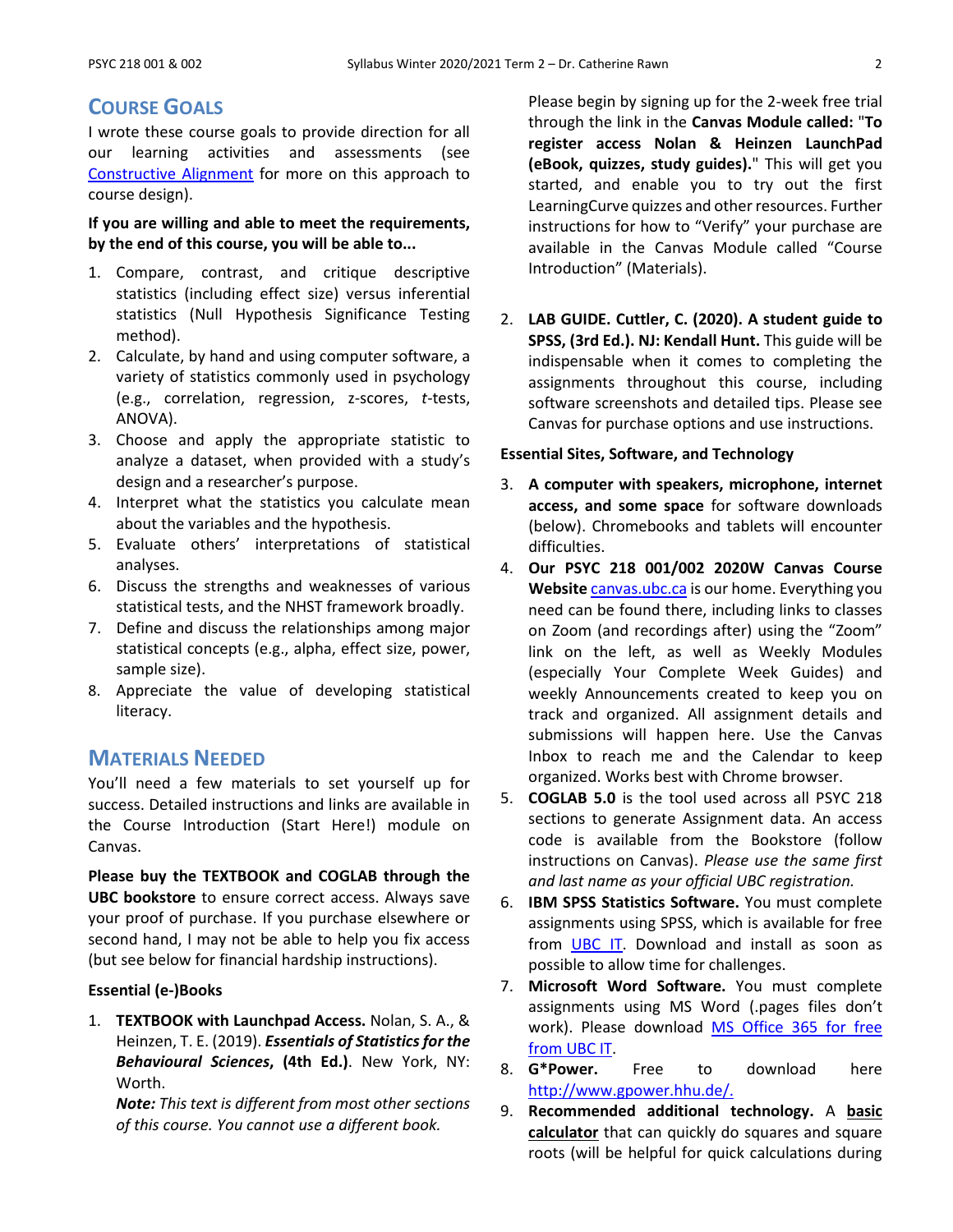class and tests). A **webcam** for (optional) use during class and especially breakout groups.

*Financial Hardship***:** If you are experiencing serious financial hardship and are unable to purchase the etextbook with Launchpad access, and/or the SPSS guide, please ask me to arrange access. I have negotiated with the publishing company for this access to support students in financial need. *(As a first-generation undergraduate student who relied fully on student loans, I understand financial hardship. Please reach out!)* See also the [Student Discounts for](https://it.ubc.ca/services/student-discounts-remote-learning)  [Remote Learning](https://it.ubc.ca/services/student-discounts-remote-learning) page.

## **ONLINE CLASS FORMAT W2020 T2**

The schedule for class meetings is Monday, Wednesday, and Friday from 9:00-9:50 (Section 1) and from 10:00-10:50 (Section 2). All class meetings will take place on Zoom. Please log in to our Canvas course, and follow the Zoom link on the left, and locate each session's link.

The way I teach this course is to integrate opportunities for you to solve problems using clicker questions. These questions are important to help all of us informed about what you and your classmates know and are able to do. **Because iClicker does not accommodate asynchronous participation, we are going to try using Canvas quizzes, one per class session**, alongside Zoom polls**.** If that doesn't work well, we'll try something else!

**I have made the switch from Collaborate Ultra to Zoom this term because CU does not provide the opportunity to see any students' faces while I am teaching.** I deeply missed seeing students last term. **It is my hope that some of you will be willing and able to turn on your cameras during classes,** to help us all feel a greater sense of community and address our *relatedness needs*—yours and mine.

**If you need to participate asynchronously for any reason including time zone or caregiving, you are entirely welcome to do so.** All classes will be recorded, and available by following the Zoom navigation link in Canvas, then selecting "Cloud Recordings". I am told there may be a delay after class while the videos render. Please use Canvas inbox to reach out to me if the video doesn't appear within a few hours.

Everything will be prepared and organized for you in Canvas. **All you'll need to do is go to the Week Module and follow the directions there. If you ever get lost, please revisit the Course Introduction Module**. Of course, please feel free to reach out and ask for help! Depending on your Assessment choices (see the next section), not all of these elements will

be relevant for you.

**I recommend that you prepare your week ahead each Sunday**, by reviewing that Week's Canvas Module,



reading Your Complete Week # Guide page, planning your schedule, starting chapter reading and the LearningCurve quiz.

Please see Our Class Schedule (last page) for the weekby-week plan and schedule of topics.

### **GUIDING THEORY**

I am a social psychologist, and have long been interested in motivation and learning. Increasingly (and especially since COVID-19 moved our learning experiences online) I draw on **Self Determination**  Theory [\(Ryan & Deci, 2000\)](https://psycnet.apa.org/record/2000-13324-007) to inform my teaching practice. I strive to create conditions that support your experience of autonomy, competence, and relatedness. *Where can you spot [applications](https://selfdeterminationtheory.org/application-education/) of this in this course design? What additional ideas do you have for how to apply this theory?* For more information, chec[k https://selfdeterminationtheory.org.](https://selfdeterminationtheory.org/)

## **FITTING THIS COURSE IN YOUR DEGREE**

**Pre/Co-Requisites.** This course requires that you have already successfully completed PSYC 217 Research Methods and declared a major in Psychology, Cognitive Systems, or Speech Sciences. It is a requirement for the BA Psychology major, and is a prerequisite for Honours in Psychology, as well as advanced statistics classes in our department (e.g., PSYC 303 and PSYC 359).

**Considering Withdrawing?** *This is a very demanding course, no matter what year you take it.* If you find yourself unable to handle this course at this time, I encourage you to talk to me. Check [these dates](http://www.calendar.ubc.ca/vancouver/index.cfm?page=deadlines) to find out whether withdrawing will affect your transcript.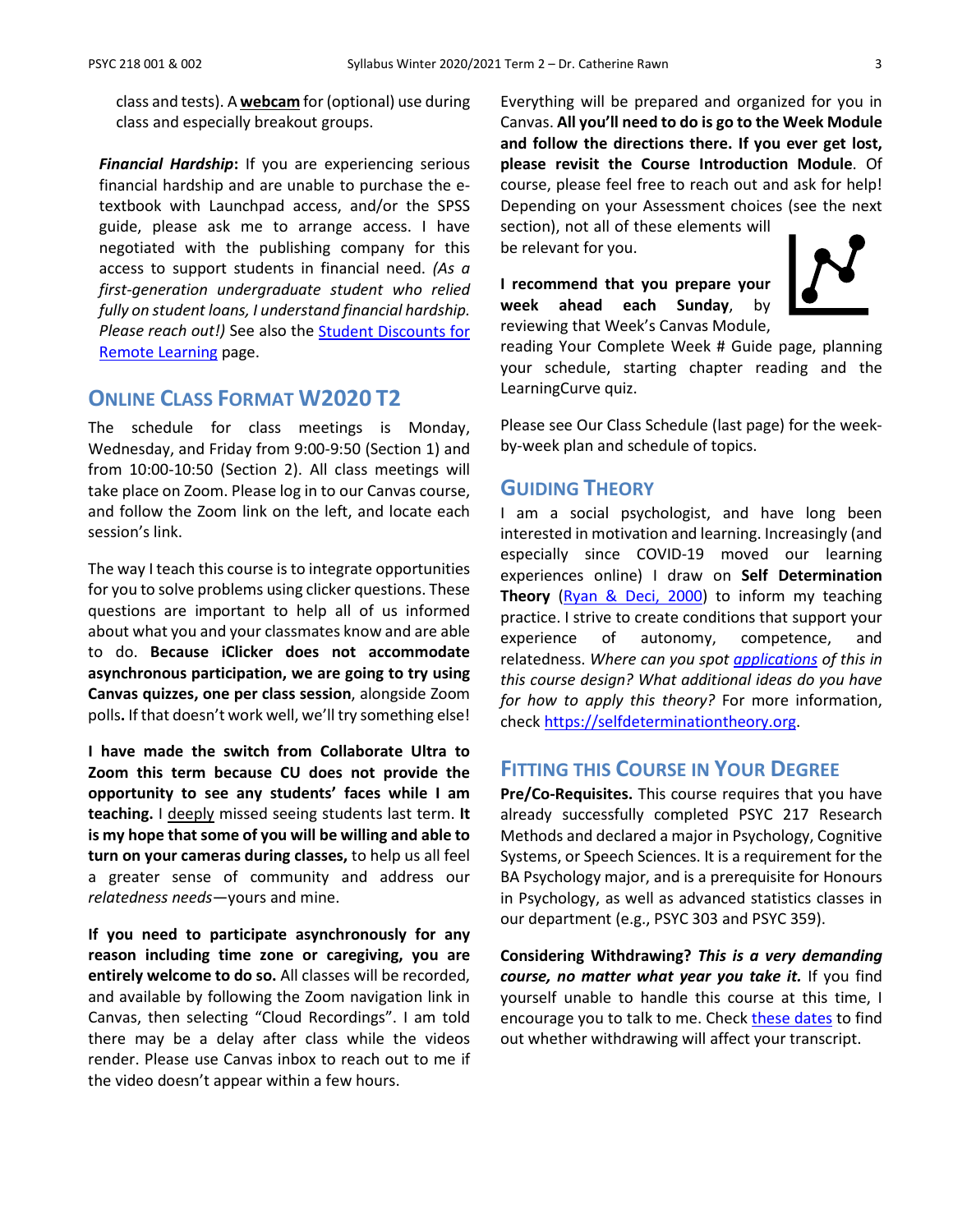# **LEARNING ASSESSMENTS (YOU HAVE SOME CHOICE HERE!)**

These assessments are designed to help you achieve the learning outcomes—and to help me measure that learning. In line with [Self-Determination Theory,](https://selfdeterminationtheory.org/application-education/) assessments are structured to support your experience of *autonomy* (e.g., flexible assessment values), *competence* (e.g., weekly learning activities, REC, mastery quizzes, tests), and *relatedness* (e.g., Learning Community discussions, regular self-selected Zoom breakout groups).

To support your *autonomy*, you may decide the value of particular assessments in the calculation of your final grade by choosing a value from within the ranges provided in the column on the right. Make sure that the values you decide add up to a total grade value of 100% and that you let me know your decision by **sending me a message using Canvas inbox** *before* **11:59pm PT on Monday 25 January 2021. No changes will be permitted after that date.** If you wish to have your final grade calculated using the proposed value for each item, no email is required to confirm this; the proposed values will be used for all students who have not specified otherwise before the deadline. (See Rideout, 2018, for evidence supporting this flexible assessment approach.)

Regardless of choices, everyone will have the opportunity to meet all Course Goals while practicing a variety of skills that will benefit them in future classes, in the workplace, and in their personal lives. The more Assessment types you choose, the more structure you will have to scaffold your learning across this course. *Please find details of each Assessment below the table.*

| <b>Learning Assessment</b>         | <b>Due Date</b>                  |              | <b>OR</b> Choose the value for |  |
|------------------------------------|----------------------------------|--------------|--------------------------------|--|
|                                    | (Vancouver Time – see clock on   | Value $% of$ | vou                            |  |
|                                    | Canvas homepage)                 | final grade) | (% of final grade)             |  |
| 1. Assignments                     | 1. Friday February 12 (4%)       | 24%          | 24%                            |  |
| (All 218 Sections Requirement)     | 2. Friday March 5 (4%)           |              |                                |  |
|                                    | 3. Friday March 19 (4%)          |              |                                |  |
|                                    | 4. Friday April 2 (4%)           |              |                                |  |
|                                    | 5&6 combo. Friday April 16 (8%)  |              |                                |  |
| 2. Research Experience Component   | Complete by last day of classes. | 3%           | 3%                             |  |
| (Human Subject Pool Participation; | Be sure to assign your credit    |              |                                |  |
| All 218 Sections Requirement)      | value to <b>this</b> course!     |              |                                |  |
| 3. Weekly Learning Activities      | Throughout the Term              | 5%           | $2 - 6%$                       |  |
| 4. LaunchPad LearningCurve Quizzes | 12 short quizzes, flexible dates | 2%           | $0 - 6%$                       |  |
| <b>5. Test 1</b>                   | Monday February 1                | 12%          | $0-15%$                        |  |
| <b>6. Test 2</b>                   | <b>Wednesday March 3</b>         | 12%          | $0-15%$                        |  |
| <b>7. Test 3</b>                   | Monday March 29                  | 12%          | $0-15%$                        |  |
| 8. Final Exam (Cumulative)         | TBD (April 18-29)                | 30%          | 15-50%                         |  |
| Total                              |                                  | 100%         | <b>MUST ADD TO 100%</b>        |  |

#### **1. Assignments (6 x 4%)**

Assignments form the heart of all sections of PSYC 218. Like in all sections of this course, six lab assignments spread across the term will give you practical experience analyzing data using SPSS (a commonly used statistical software package; see Davidson et al., 2019) and reporting the results. Note that Assignments 5 and 6 will be combined at the end of the course. Each lab assignment has three components. Consult the Course Schedule on the last page of this syllabus and due dates set in Canvas. It is possible these dates could change. You are responsible for checking Canvas (especially Announcements) to find out about any changes.

**Part 1. Participate in CogLab**. You will be asked to spend 10-30 minutes competing an online experiment or survey. This step will allow us to generate a dataset the class will use for the assignment, and will help you develop a deeper understanding of data analysis and interpretation because you have experienced the study as a participant. *These are always due on Fridays at the end of day. Check the Course Schedule and Canvas settings for specific dates, links, and instructions.* Although there will be some flexibility with the deadlines, if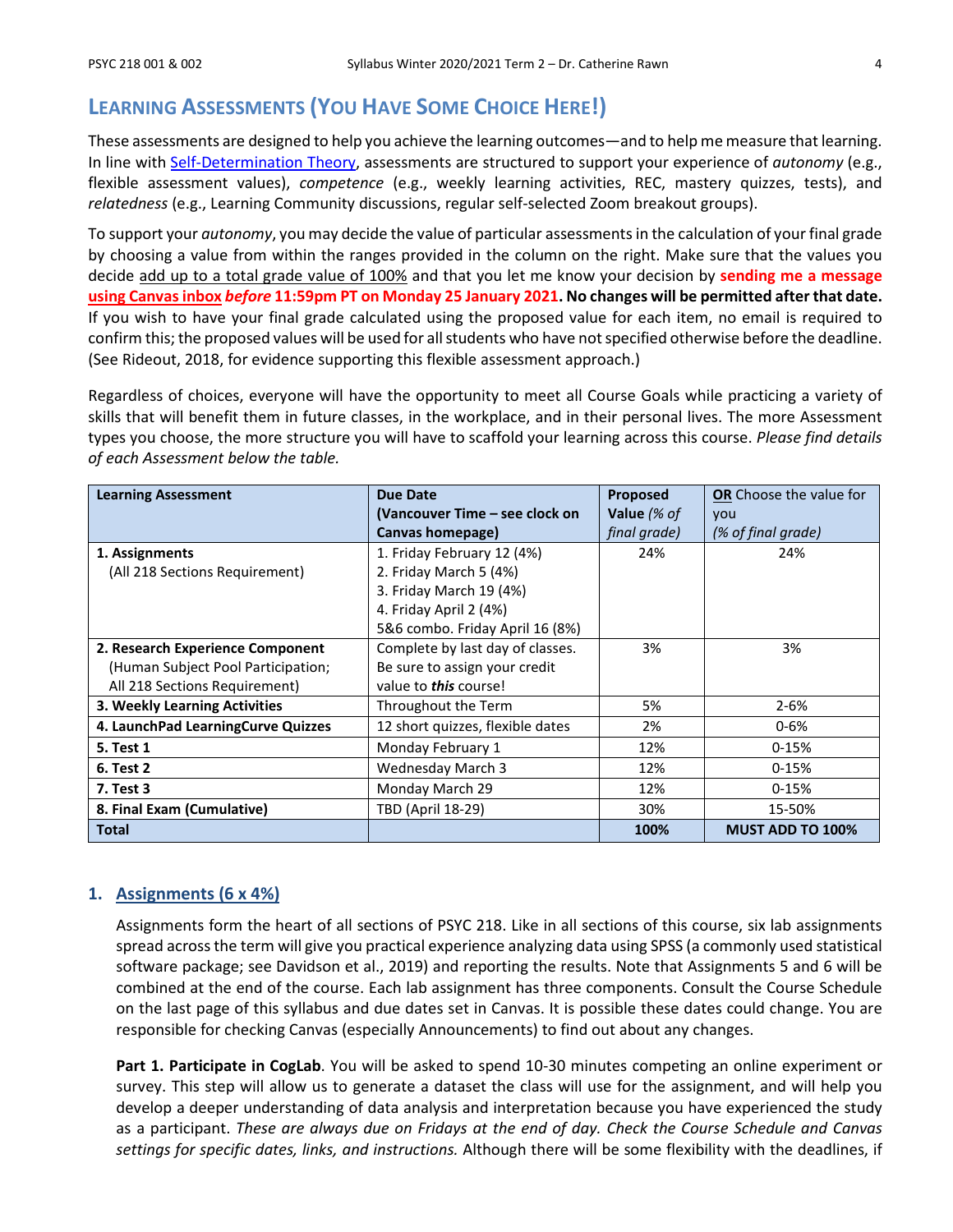they are not completed before the corresponding assignment itself is launched, then you will receive a 1% deduction. This will typically give you about 2 weeks or more beyond the stated deadline.

**Part 2: Prepare for the Assignment by reviewing the** *Student Guide to SPSS* **and participating in In-Class SPSS Practice Labs.** It is important to read the appropriate chapter(s) for each lab assignment in Cuttler's *A Student Guide to SPSS* (details to come in Your Weekly Guides). These chapters provide detailed information about how to perform all the SPSS functions you will need for the assignments, including screen shots from SPSS. Five times during the term, class time will involve hands-on demonstrations of how to use SPSS for the upcoming assignment, as well as a sample set of questions.

**Part 3. Complete the Lab Assignment.** After each in-class SPSS demonstration, I will post an assignment for you to complete on your own time. All assignments will be posted on Canvas, where you will submit them. The assignments will require you to analyze and interpret the data from one of the CogLab or Surveys our class has generated. You will have about 1 week to complete each assignment. Check the Course Schedule for specific due dates.

Lab assignments must be completed independently. You are encouraged to meet with your Teaching Fellows during their office hours if you require assistance with the assignments. You may also use the discussion boards on Canvas to discuss with your Teaching Fellows and peers any issues you encounter while completing the assignments. Although you may ask for assistance, *you must complete the analyses and write-ups on your own. You may not share your work with other students or use another student's work.*  Please see the section below called *Supporting Learning with Academic Integrity* for more information about expectations for assignments.

### **2. Research Experience Component (REC) (3%)**

The REC is worth 3% of every PSYC 218 student's course grade, and is designed to help you learn more about psychology and how research is conducted, and to provide you with first-hand experience with psychological research. This experience may make understanding research easier (Ceynar Rosell et al., 2006) and may help you decide whether research is a reasonable career option for you.

One way to meet the REC requirement is to spend three hours participating in psychology studies through the Department of Psychology's Human Subject Pool (HSP) system: **1 hour of participation or 1 article summary = 1% (x 3 that are needed)**. For each hour of participation, you can earn one credit towards your final grade. You can sign up for studies by visiting [https://ubc-psych.sona-systems.com.](https://ubc-psych.sona-systems.com/) If you prefer, you can earn these same extra credits by completing a library-writing project, in which you read and summarize a peer-reviewed research article. You can find out more about how you can earn extra credits a[t https://psych.ubc.ca/hsp.](https://psych.ubc.ca/hsp) There you will find a detailed guide about how to participate in the HSP, how-to videos, and a list of frequently asked questions. Note that, as in all sections of PSYC 217 and 218, REC is required. There are no bonus HSP points as in some other courses.

#### **3. Weekly Learning Activities**

Each week I will ask you to engage in a few brief activities. These are all low stakes, yet important for keeping you engaged, building *competence*, and helping me understand what you are learning. Combined, these activities will be valued at 5% of your course grade (by default, or 2-6% if you request a change, as above) – which makes each individual activity valued at a very tiny amount of your course grade. There are two main activities each week (clicker quizzes and discussions), as well as a few others that will be added here and there (e.g., demos, feedback midterm survey). Check the Week's Module to ensure you have completed the week's activities. If you fall behind, just catch up when you can, for no penalty (see the section on *Safety Nets*, below).

**Class "Clicker" Quizzes.** Because iClicker does not accommodate asynchronous participation, we are going to try using Canvas quizzes. These quizzes will be available during synchronous class time, and you can complete them as we go if you're attending synchronously. They will remain available for those joining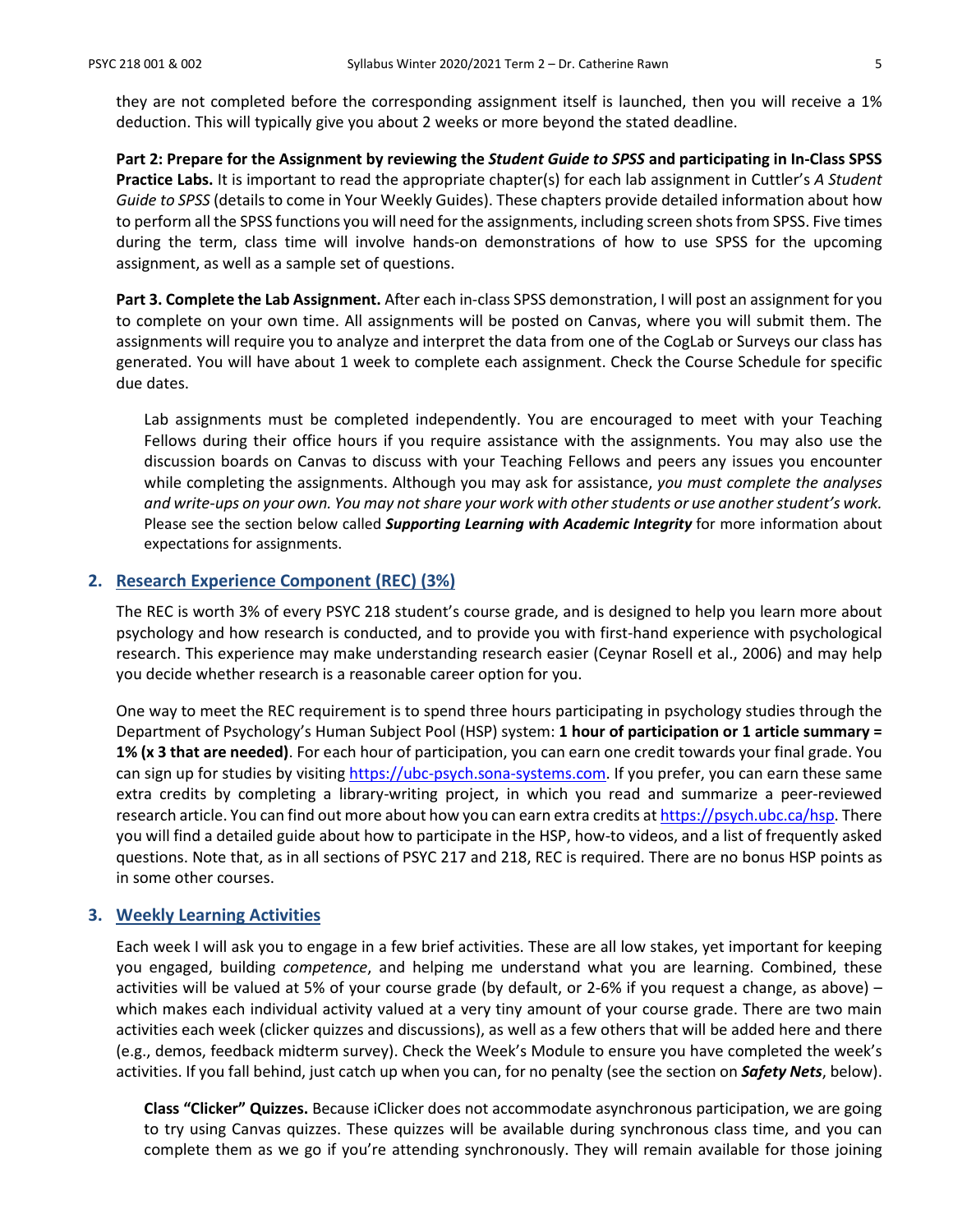asynchronously; simply watch the video and complete them as you go. If you fast forward to find the answer, you are only robbing yourself of a learning opportunity, and are engaging in academic misconduct. Please see the section below called *Supporting Learning with Academic Integrity* for more information.

**Weekly Learning Community Discussions.** Each week, you will have the chance to engage in asynchronous, online discussion about the topics of the week. You are a member of a Learning Community (to help foster *relatedness* and build community among us). I will prepare some prompting questions, from which you can choose. Questions will be geared to help you apply concepts, deepen our understanding of challenging topics, and see research methods all around us. You are encouraged to respond to others' posts to help you and everyone develop their thinking further.

#### **4. Launchpad LearningCurve Quizzes**

Would you benefit from regular, low-stakes quizzes to keep you on track for readings and to practice your understanding of key concepts? Then this *competence-*building option is for you! Combined, these adaptive LearningCurve quizzes will be valued at 2% of your course grade (by default, or 0-6% if you request a change, as above) – which makes each individual quiz valued at a very tiny amount of your course grade.

My understanding is that these quizzes each take about a half hour or less to complete, and they focus on conceptual understanding but (unfortunately) not calculations. Take as long as you like to complete the quiz until you reach Mastery of those concepts. The algorithm adapts questions as you go, depending on whether you answered the last question correctly or not. I also believe it asks you to rate how confident you are, to help improve your metacognitive skills (i.e., how aware you are about what you know – and don't). Research shows greater long-term retention with multiple testing opportunities (Roediger & Karpicke, 2006) and enhanced meta-cognitive skills (Cromley & Kunze, 2020), making this a great investment in learning.

Why does the interface and value differ from your course last term? If you took my PSYC 217 course last term, we used a similar Mastery Quiz called Smartbook Quizzes, which is created by the McGraw-Hill Ryerson publishing company. Our textbook for PSYC 218 is published by a different company, MacMillan, so they have their own interface and approach to these mastery quizzes. A key difference is length: LearningCurve Quizzes are much shorter.

*What if I want more practice questions, especially calculations?* I have also "assigned" Practice Quizzes within the Launchpad interface to help give you some more practice questions to use for calculations. There are also practice questions at the end of every chapter, and the textbook Appendix C provides answers to half of them. Find a study group to discuss the rest!

### **5. 6. 7. Tests 1, 2, and 3**

**Each test will be out of approximately 25 points and will be administered using Canvas with a 50 minute time limit, and Respondus Lockdown Browser.** They will be open book/notes, and will randomly sample questions from a broader set so no two tests are identical. **You must complete a brief "Getting Ready for Test #" survey on Canvas in advance, to affirm when you are writing it, to ensure you are aware of the essential details, and to ensure you can use Respondus Lockdown Browser correctly.** If you cannot join us synchronously for Tests, you can register for a deferred time in advance on this "Getting Ready" survey.

Don't let the open book/notes nature of the tests mislead you into a false sense of security. Tests require thorough understanding of course material, including the ability to apply and integrate concepts across relevant chapters/units. **You will be challenged to push beyond memorization of facts and to integrate and apply course material.** Tests are *not* cumulative (in other words, they test only the material *since* the last test, but may out of necessity draw on understanding of earlier concepts). Question types will include a mix of multiple choice, fill-in-the-blanks, and written answers.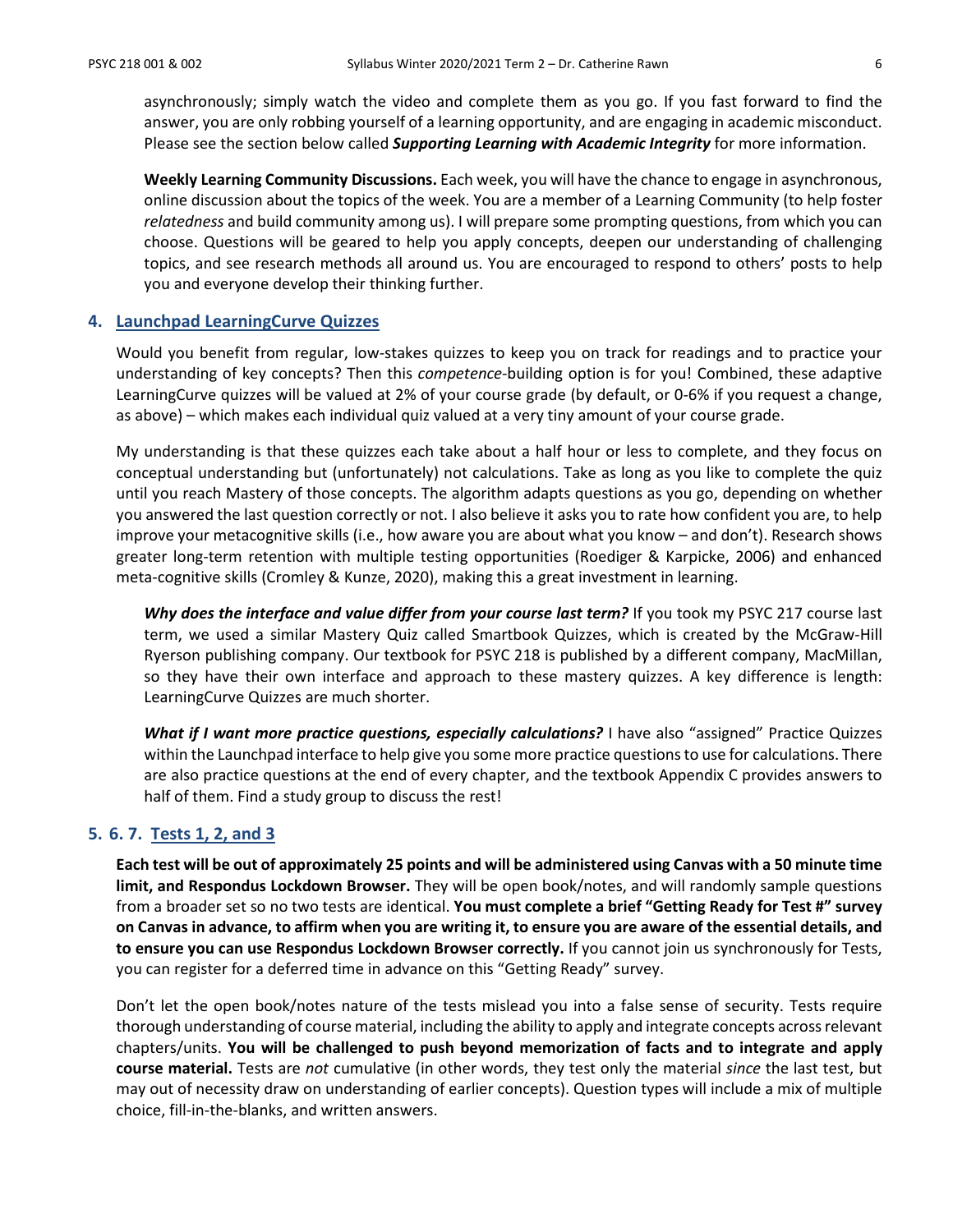By default, tests will be valued at 12% each (30% for the final exam), but can range from 0-15% each. If you choose not to count tests toward your grade (declared at the start of the term; see instructions earlier), you can still write them for practice but they will not count. All tests are to be completed by you and you alone, using only materials authorized explicitly by me. Please see the section below called *Supporting Learning with Academic Integrity* for more information about expectations during testing.

### **8. Final Exam (Cumulative)**

**The final exam date will be set by the Registrar during the official final exam period, and will be administered using Canvas with a 2.5 hour time limit.** It will be open book/notes, and will randomly sample questions from a broader set so no two tests are identical. The final exam will test your thorough understanding of the entire course's material, including the ability to apply and integrate concepts across chapters/units. Question types will include a mix of multiple choice, fill-in-the-blanks, and written answers. By default, the final exam will be valued at 30%, but can range from 15-50% depending on your choice at the start of the term.

The final exam is to be completed by you and you alone, using only materials authorized explicitly by me. Please see the section below called *Supporting Learning with Academic Integrity* for more information about expectations during testing. [University policy](http://www.calendar.ubc.ca/vancouver/index.cfm?tree=3,41,91,0) dictates that if you have 3 or more exams scheduled to *start and finish* within a 24-hour period you may request to write the second exam on a different day. You must give the instructor of the second exam one-month notice.

## **BUILDING OUR COMMUNITY: SUPPORTS, SAFETY NETS, AND POLICIES**

#### *Be kind. Be calm. Be safe***.**

– Dr. Bonnie Henry, Provincial Health Officer, British Columbia, Canada

We are living in a time of global pandemic. Some of our classmates are joining us from around the world. Any of our circumstances may change at any time. I invite you to join me in taking inspiration from Dr. Henry as we begin to engage together.

Please se[e https://keeplearning.ubc.ca/](https://keeplearning.ubc.ca/) for strategies for setting up and learning effectively online.

*In this section, you will find…*

- Supporting you (and me) through Personal Emergencies and Challenges
- Support through Learning Communities and Zoom Breakout/Study Groups
- Supporting Each other in our Shared Online Space
- Supporting Learning with Academic Integrity
- Supporting Your Success and Well-Being with Safety Nets and Built-in Flexibility
- Psychology Department Policies

#### **Supporting you (and me) through Personal Emergencies and Challenges**

If you experience a personal emergency during this time, please seek the resources and support you need to cope with that emergency. Check [https://students.ubc.ca/health,](https://students.ubc.ca/health) and reach out if you don't know how or which resources to access. I'll help as best I can.

Take care of yourself first. Then, reach out to me to check in about the course. I will bring patience, flexibility, and compassion as we work on a solution. You don't need to tell me what has happened. But at this point we can figure out if the built-In safety nets (see below) are sufficient accommodation; otherwise, I'll ask that you review the interm concession criteria [available here,](https://www.arts.ubc.ca/degree-planning/academic-performance/academic-concession/) and complete the Self-Declaration form if applicable. In more complex or longer-term affecting situations, please see[k Arts Academic Advising.](https://students.arts.ubc.ca/advising/contact-us/)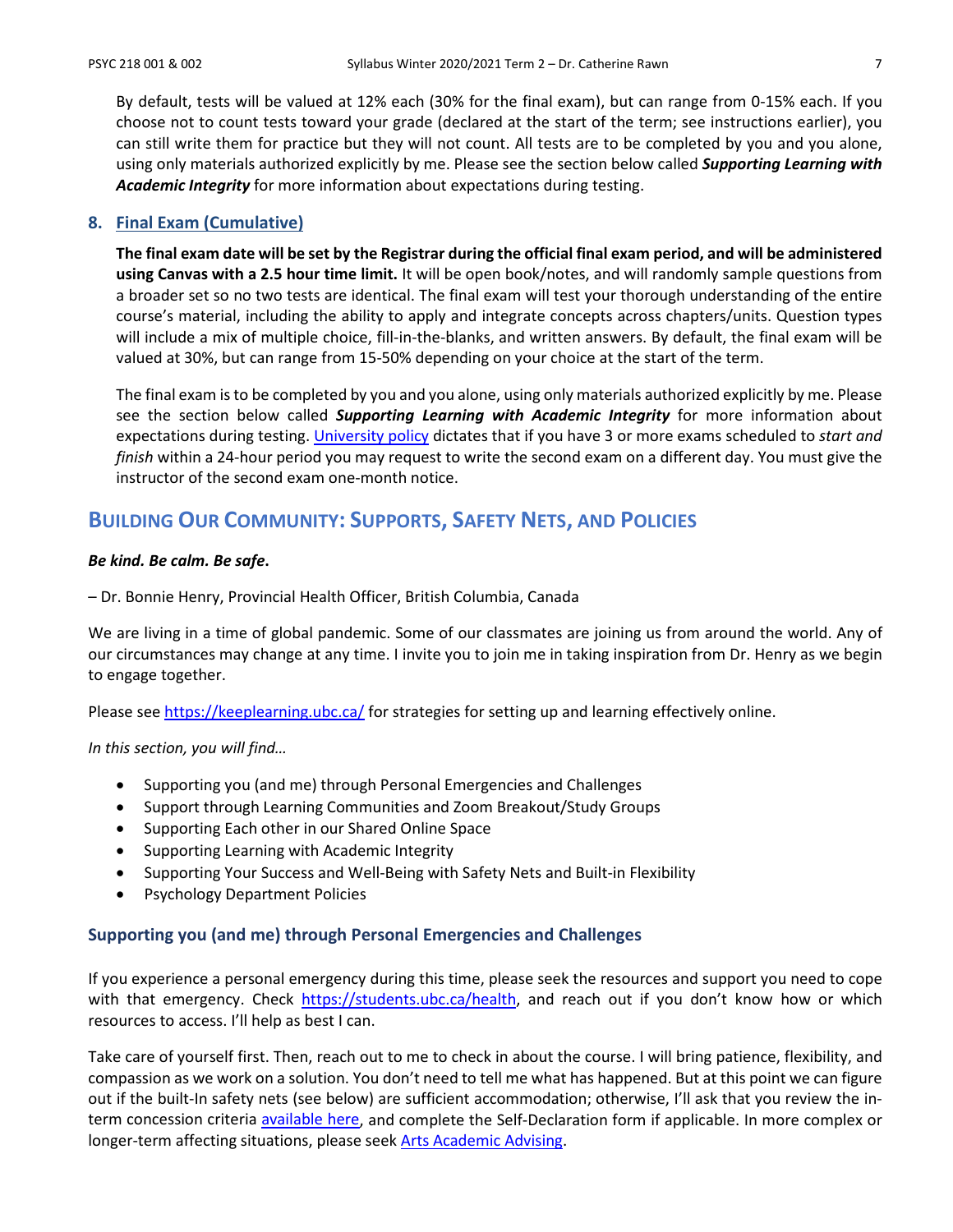**Check out these support resources** *before* **an emergency.** See <https://students.ubc.ca/health> and especially <https://students.ubc.ca/covid19/mental-health-during-covid-19-outbreak> for ways to care for yourself during the pandemic and beyond. See also the Arts Student Support portal for wellness, academic, and broader support: [https://www.arts.ubc.ca/student-support/.](https://www.arts.ubc.ca/student-support/)

**What will happen if the Teaching Team experiences a personal emergency?** It is possible that I or a TF will experience a personal emergency during this course. I will communicate with you immediately and as often as I can, using the Announcements feature in Canvas. We will invite you to continue as much as possible with the scheduled learning activities, and we will communicate with you any modifications (e.g., to availability, timeliness of feedback) that are impacted. We will ask for your patience, flexibility, and compassion, as well as continued dedication to your and classmates' learning during that time.

**Support for Students with Accessibility Needs.** "The Centre for Accessibility facilitates disability-related accommodations and programming initiatives designed to remove barriers for students with disabilities and ongoing medical conditions." If you have ongoing need for accommodation, please contact UBC's [Centre for](https://students.ubc.ca/about-student-services/centre-for-accessibility)  [Accessibility.](https://students.ubc.ca/about-student-services/centre-for-accessibility) Once registered there, please ensure you register each our tests that you are writing. When you do that part, it's easier for me to check that I am offering you the accommodations you need.

**Support for International Students Studying Controversial Topics.** Although I do not anticipate that this statement is relevant in this course, the Provost has asked all of us to include this statement as a reminder in our syllabi: "During this pandemic, the shift to online learning has greatly altered teaching and studying at UBC, including changes to health and safety considerations. Keep in mind that some UBC courses might cover topics that are censored or considered illegal by non-Canadian governments. This may include, but is not limited to, human rights, representative government, defamation, obscenity, gender or sexuality, and historical or current geopolitical controversies. If you are a student living abroad, you will be subject to the laws of your local jurisdiction, and your local authorities might limit your access to course material or take punitive action against you. UBC is strongly committed to academic freedom, but has no control over foreign authorities (please visit [the Calendar](http://www.calendar.ubc.ca/vancouver/index.cfm?tree=3,33,86,0) for an articulation of the values of the University conveyed in the Senate Statement on Academic Freedom). Thus, we recognize that students will have legitimate reason to exercise caution in studying certain subjects. If you have concerns regarding your personal situation, consider postponing taking a course with manifest risks, until you are back on campus or reach out to your academic advisor to find substitute courses. For further information and support, please visi[t UBC resources on Freedom of Expression.](http://academic.ubc.ca/support-resources/freedom-expression)"

#### **Support through Learning Communities (LC) and Zoom Breakout/Study Groups**

It is my hope and intention that you and every single student in our class will feel a sense of belonging (thereby supporting your experience of *relatedness*). We will engage as a "large" group, with discussion threads and activities aimed at connecting all of us as we learn. Because our class is so large (about 200 people across the two sections), we will be dividing into smaller groups in a couple of ways, thereby supporting your *relatedness* as we build our community and as you develop *competence.* Your groups appear in your *Groups* tab on Canvas, and each has its own space for discussion, wikis, and collaboration.

**Learning Community (LC) Groups.** First, you have been randomly assigned into one of **8 Learning Community (LC) groups of about 25 people**, all of whom are officially registered in your section, each with a Teaching Fellow (TF) as your key contact. Your LC will be your go-to group for discussions, and your TF will be there to support you. We will begin LC groups right away, making adjustments as our class roster shifts early in the term.

**Zoom Breakout/Study Groups.** Second, I have created a series of Zoom Breakout/Study Groups (5 people maximum) that you can sign up for. The only restriction is your groupmates need to be in the same section as you (but I can change that if the class wishes!). These will be the groups I hope to use for the Zoom Breakout sessions during synchronous classes. They also provide a ready group of people who you can organize with to study (synchronously or asynchronously). *I have edited some of the Group titles for fun (e.g., Globetrotters, Introverts unite!). Let me know if you have any suggestions for group names!*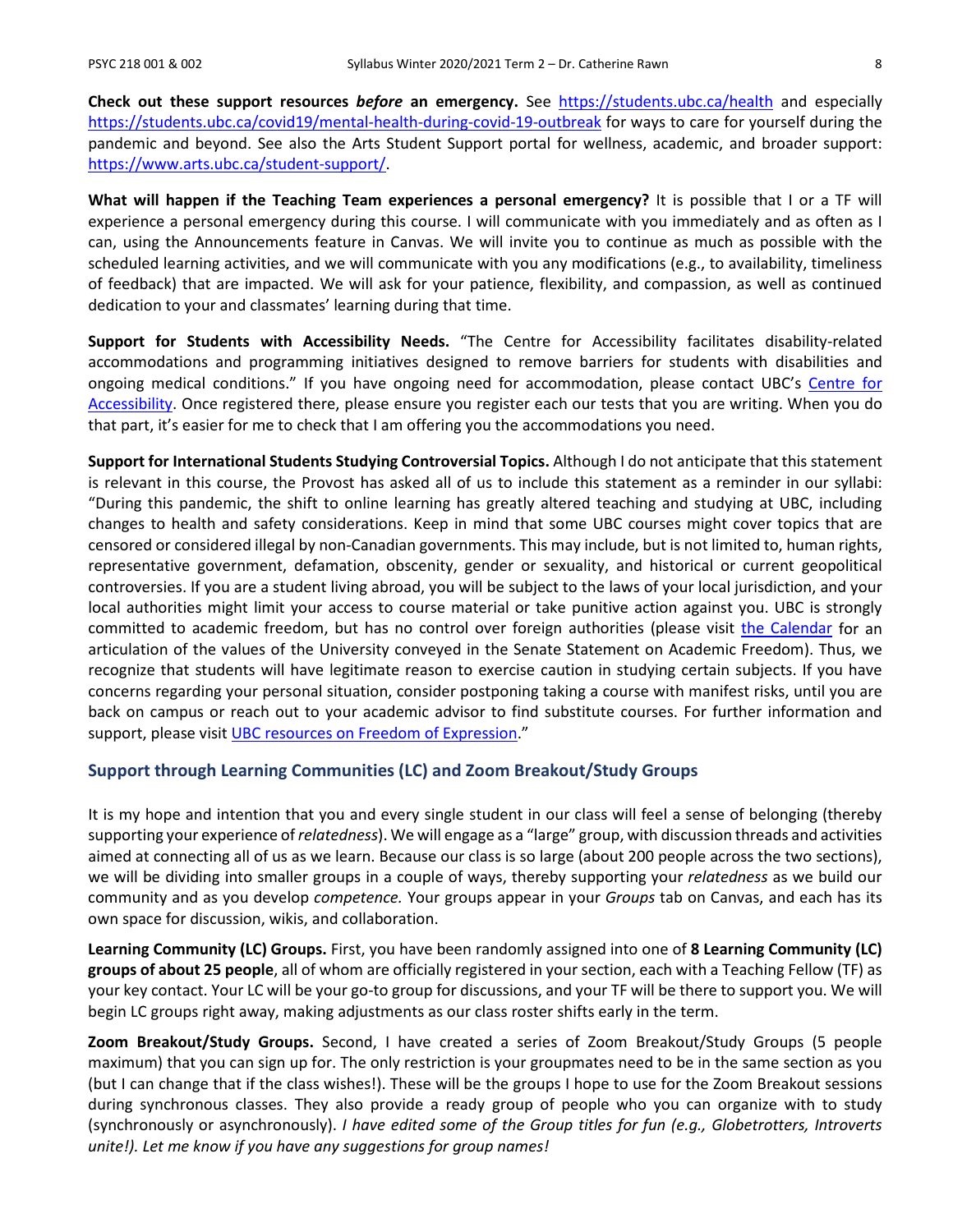#### **Supporting Each Other in our Shared Online Space**

Although we may be spread around the world, we are coming together to do this work of learning. Our Canvas home, including any links we add that connect in or out, is the space we hold for each other for this purpose of learning. This shared learning space is governed by and shaped by all of us.

In order to support our classmates joining us fully asynchronously, we will be recording synchronous sessions that occur in Zoom. Recordings include the chat thread. Recordings are *not for sharing beyond our course's Canvas home*  (see Academic Integrity, below). Nonetheless, if you have legal or other serious concerns about having your identity recorded in this way, you might consider joining asynchronously. As always, please feel free to come to me to discuss options.

I've been holding space for learning in physical classrooms for about 15 years. Last Summer Term 2 (July-August 2020) was is the first time I led an entire course in a completely online space, and last Term (September-December 2020) was the second time. This might be your first time learning in a completely online space—or maybe you have done this before. Let's all be patient and figure this out together.

One of the first things will we do together is set class engagement guidelines (supporting your experience of *autonomy* and *relatedness*). This [classroom guidelines](https://wiki.ubc.ca/Documentation:Inclusive_Teaching/Classroom_Guidelines) resource, as well as the UBC Values statement below, help us prepare for how we may want to engage together. Think about how you want to us to engage respectfully together, and what that looks like.

#### **I endorse UBC's Values Statement, and invite you to do the same:**

UBC provides resources to support student learning and to maintain healthy lifestyles but recognizes that sometimes crises arise and so there are additional resources to access including those for survivors of sexual violence. **UBC values respect for the person and ideas of all members of the academic community**. **Harassment and discrimination are not tolerated** nor is suppression of academic freedom. UBC provides **appropriate accommodation for students with disabilities and for religious and cultural observances**. **UBC values academic honesty** and students are **expected to acknowledge the ideas generated by others and to uphold the highest academic standards in all of their actions**. Details of the policies and how to access support are available here: [https://senate.ubc.ca/policies-resources-support-student-success.](https://senate.ubc.ca/policies-resources-support-student-success) (from [Senate Policy: V-](https://senate.ubc.ca/sites/senate.ubc.ca/files/downloads/Policy-20190207-V-130-Syllabus.pdf)[130;](https://senate.ubc.ca/sites/senate.ubc.ca/files/downloads/Policy-20190207-V-130-Syllabus.pdf) emphasis added)

### **Supporting Learning with Academic Integrity**

In the academic community—a community of which you are now a part—we deal in ideas. That's our currency, our way of advancing knowledge. By representing our own and others' contributions in an honest way, we are (1) respecting the rules of this academic community, and (2) showcasing how our own novel ideas are distinct from but relate to their ideas. APA style gives us a formal way to indicate where our ideas end and where others' begin. But academic integrity goes well beyond formal citation. **Welcome to the academic community. You are expected to act honestly and ethically in all your academic activities, just like the rest of us.**

Make sure you understand UBC's definitions o[f academic misconduct,](http://www.calendar.ubc.ca/Vancouver/index.cfm?tree=3,54,111,959) [consequences,](http://www.calendar.ubc.ca/Vancouver/index.cfm?tree=3,54,111,960) and expectation that students must clarify how [academic honesty](http://www.calendar.ubc.ca/Vancouver/index.cfm?tree=3,286,0,0) applies for a given assignment. *Please ask if you're not sure.* (While you're checking out the calendar, you might want to check out the ["Student Declaration and Responsibility"](http://www.calendar.ubc.ca/Vancouver/index.cfm?tree=3,285,0,0) statement you agreed to when you registered.)

**What does academic integrity look like in this course?** *At any time: if you are unsure if a certain type of assistance is authorized, please ask. If you have a need that is unmet by existing course materials, course structure, and/or our learning community members, please ask.*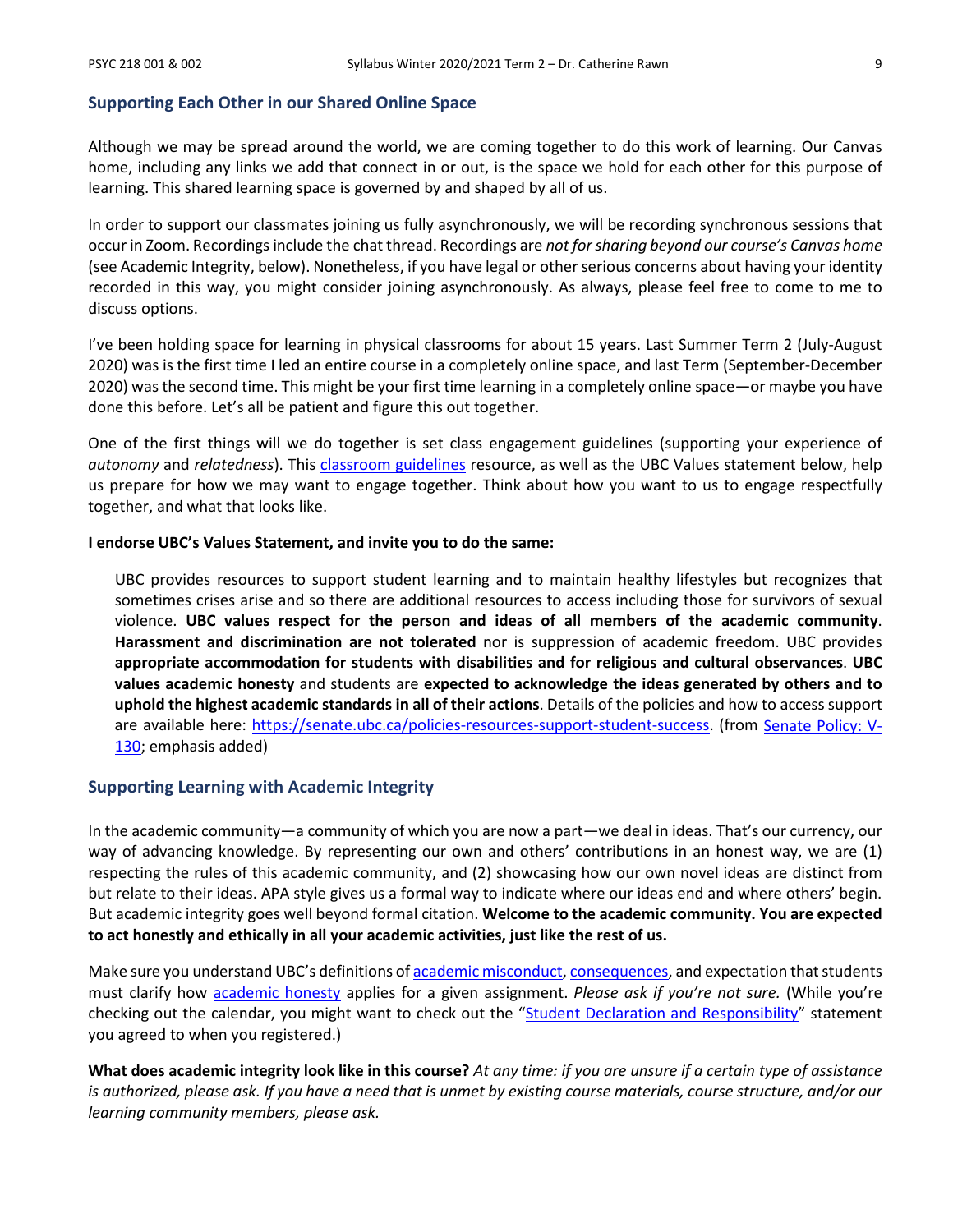**DO your own work.** All individual work that you submit should be completed by you and submitted by you. All assessments, large and small, are designed to help you learn Statistics. It is *unacceptable* to use a tutor or editor (paid or unpaid) without my permission to revise, correct, or alter your work, because your submission is no longer your own work. It is *unacceptable* to buy/sell/swap/share assignment questions or answers on any platform. It is *unacceptable* to misrepresent your identity by using someone else to complete any portion of a course (e.g., comment on a discussion board, complete a quiz question). It is *unacceptable* to help someone else cheat.

**AVOID collusion.** Collusion is a form of academic integrity violation that involves working too closely together *without authorization*, such that the resulting submitted work gains unfair advantage over other students because is a measurement of the *group/pair/others'* understanding rather than the *individual* understanding (definition adapted from [OpenLearn\)](https://www.open.edu/openlearn/education/educational-technology-and-practice/educational-practice/developing-good-academic-practice/content-section-3.2). For example, collusion on an open book test includes working together to write answers or answering someone else's question in a WhatsApp chat. See more examples of collusion [here.](https://www.open.edu/openlearn/education/educational-technology-and-practice/educational-practice/developing-good-academic-practice/content-section-3.2) Assignments that are explicitly the product of group collaboration *have authorization*, so don't count as collusion. Preparing to individually complete an assignment or test by studying together (e.g., discussing concepts, quizzing each other and giving feedback on each others' answers) doesn't count as collusion. In this course, **all your work should be** *individually completed***;** you are presenting your own understanding of the work you may have previously discussed with others.

*Can I work with a classmate to co-create study notes?* Yes, you can create your own original collaborative notes (but see below). I recommend using the features in Canvas groups to ensure your work remains protected. Send me a message using Canvas Inbox, and I'll create a Group just for you. That will allow you to upload and share notes, and to work collaboratively on Pages [\(see this site for an introduction to these](https://students.canvas.ubc.ca/navigating-canvas-groups/)  [features\)](https://students.canvas.ubc.ca/navigating-canvas-groups/). I also recommend starting your collaboration with a written agreement that addresses integrity issues, such as these: *Who else can see/use/contribute to these notes? How will we ensure we are not violating copyright?*

**DO NOT share materials provided for you to use in this course.** We are working hard to provide all the materials you need to succeed in this course. In return, please respect our work. All assignment instructions, quiz questions and answers, discussion questions, announcements, PowerPoint slides, audio/video recordings, Canvas modules, and any other materials provided to you by the Teaching Team or in the textbook are for use in this course by students currently enrolled in PSYC 218 Sections 1 and 2. It is *unacceptable* to share any of these materials beyond our course, including by posting on file-sharing websites (e.g., CourseHero, Google Drive). It is *unacceptable* to copy and paste sentences from the textbook (e.g., definitions) into for-profit software (e.g., Quizlet) for use in studying. Respect the Teaching Team and textbook authors' intellectual property, and follow copyright law.

*Can I share your materials with a classmate who is struggling and trying to get caught up?* **No, not** directly. Please send them the link to where they can find the material in Canvas, after logging in with their CWL. Invite them to reach out to the Teaching Team for more support (e.g., financial need access to the textbook).

**DO acknowledge others' ideas.** Scholars build on the work of others, and give credit accordingly—this is a quality of strong academic writing. In PSYC 217, you learned and practiced ways to acknowledge others' work. Citing our sources in both formal and informal ways will be appropriate, depending on the submission. For example, much of the way I think and write about academic integrity has been influenced by the work of Dr. Laurie McNeill, including [her excellent wiki](https://wiki.ubc.ca/Learning_Commons:Faculty_Resources/Academic_Integrity) that curated many of the above links, as well as Dr. Sarah Elaine Eaton, including he[r webinar series.](https://taylorinstitute.ucalgary.ca/series/academic-integrity-urgent-emerging-topics) (*See what I just did there? In informal writing, such as discussion posts, we can use links and embed references to our fellow humans who informed our thinking. They're my ideas and written in my own words, but I'd be thinking differently if it weren't for my encounter with their scholarly work. When we write more formally, such as for the Research Report in PSYC 218, we psychologists use APA style conventions to cite and reference.*)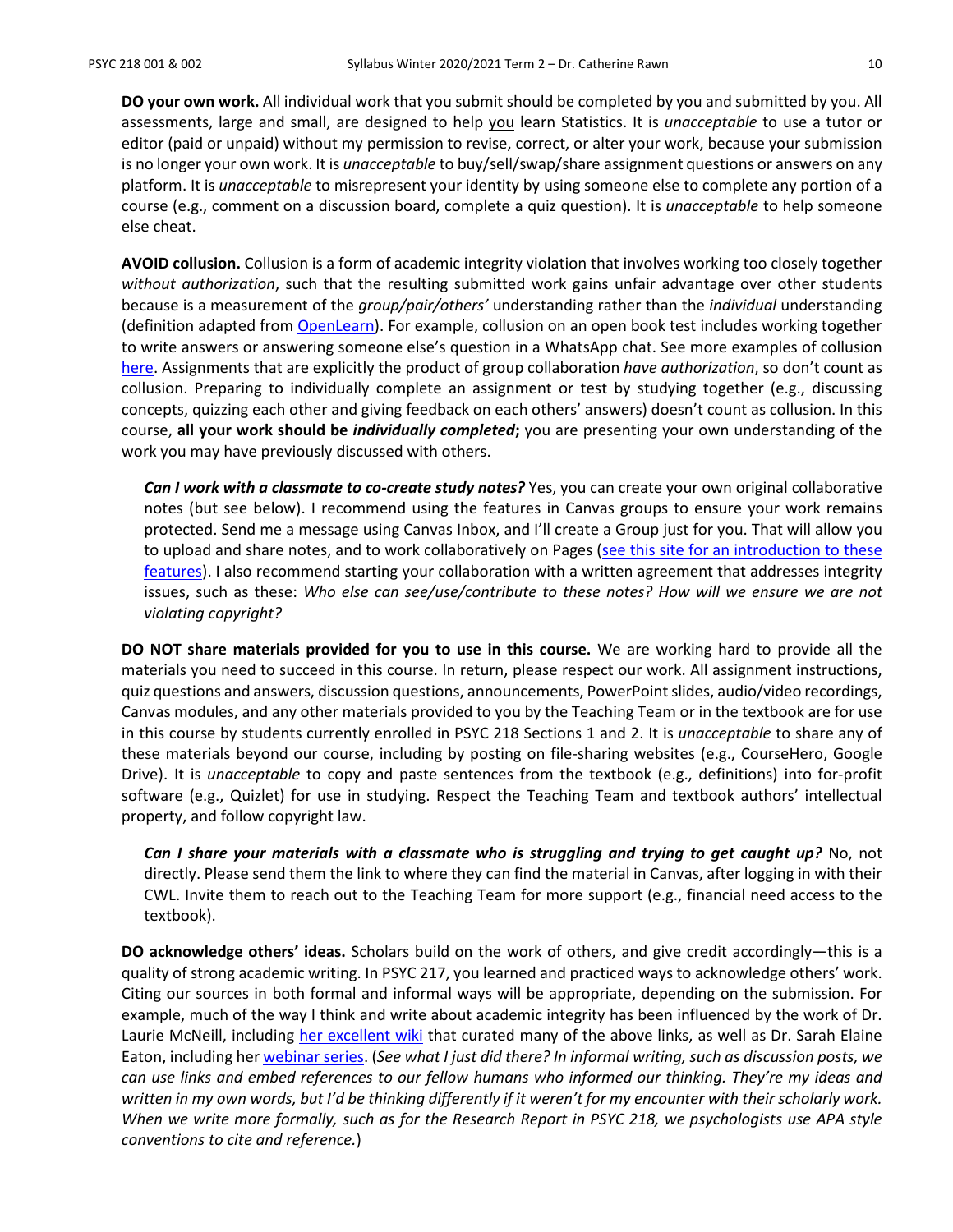**DO learn to avoid unintentional plagiarism.** Visit the Learning Commons' guide to academic integrity to help you organize your writing as well as understand how to prevent unintentional plagiarism, which can be challenging when first learning to paraphrase. Visi[t http://learningcommons.ubc.ca/resource-guides/avoiding](http://learningcommons.ubc.ca/resource-guides/avoiding-plagiarism/)[plagiarism/.](http://learningcommons.ubc.ca/resource-guides/avoiding-plagiarism/) An example tip: Do not copy and paste text from other sources, including other people's work, even in a draft. It's easy to unintentionally misrepresent those words as your own in a later draft (which would still qualify as plagiarism). *Please feel free to ask (have I said that enough?)*.

### **Supporting Your Success and Well-Being with Safety Nets and Built-in Flexibility**

I trust that when you *can* make deadlines on time you *will* make deadlines on time. Several safety nets are built in to the course for everyone to use without question, explanation or appeal, thereby supporting your experience of *autonomy* and privacy. **If you need more support beyond this, please reach out. I will offer patience, flexibility, and compassion, and I expect honesty and flexibility in return.**

- **There is no penalty for missing synchronous learning experiences (e.g., because of caregiving or time zones) if it is made up in another way.** For every synchronous class, I will strive to make recordings and activities available for those who need this accommodation. For example, we are using Canvas Quizzes instead of iClicker Cloud so that everyone has the same opportunity to answer questions posed/discussed during the class. *If you have other ideas about how I can best support you, please let me know.*
- **Flexible weighting of Learning Assessments.** You choose how much you can engage with this course from the start. Please see Learning Assessments for instructions on how and when to do this.
- **Late Assignments:** All 6 Assignments are due on Fridays (see Course Schedule for specific dates). If you need more time for whatever reason, feel free to submit over the weekend (until Sunday night at 11:59pmPT), no questions asked and no penalty. **After that, you will need to use a late pass.** You will receive TWO 1-Day-Late Passes**.** Use them all at once (2 days for one assignment), or separate (e.g., 1 day for 2 assignments). After those two days have been used, standard 10% per day deductions will apply (except in emergency circumstances).
- **LearningCurve adaptive mastery quizzes:** I have set the deadline for these quizzes to be the last day of classes. Of course, I don't recommend you wait until then! To help you keep on track, I will embed the assignment links in the Weekly Modules. But you have until the last day of classes to complete them.
- **Weekly Learning Activities:** If you miss routine asynchronous work (e.g., Weekly Learning Community Discussion) or synchronous work (e.g., clicker quiz), please catch up by completing it as soon as you can, no questions asked. Your point will be updated.
- **Re-grade request process.** If you feel strongly that a question on any test or assignment was graded unfairly, you may submit the **[Re-Grade Request Form](https://ubcarts.ca1.qualtrics.com/jfe/form/SV_a9m73Sk3N9ApUrP)**. To qualify, you must submit the form within 2 weeks of the date grades were posted on Canvas. I will consider your request carefully and will respond via email as soon as possible. Re-grading may result in an increase or decrease. That re-grade is final.

### **Psychology Department Policies**

#### **Grading**

Department-wide policy for 2020W: "In order to reduce grade inflation and maintain equity across multiple course

sections, all psychology courses are required to comply with departmental norms regarding grade distributions. **However, in the spirit of flexibility and compassion in light of COVID-19 and the associated pivoting to online teaching, those departmental norms have been adjusted upwards by 5% for only 2020W.** According to these adjusted norms, the average grade in 100- and 200 level Psychology classes will be 72 for an exceptionally strong class, 70 for an average class, and 68 for a weak class, with a standard deviation of 14. The corresponding figures for 300- and 400-level

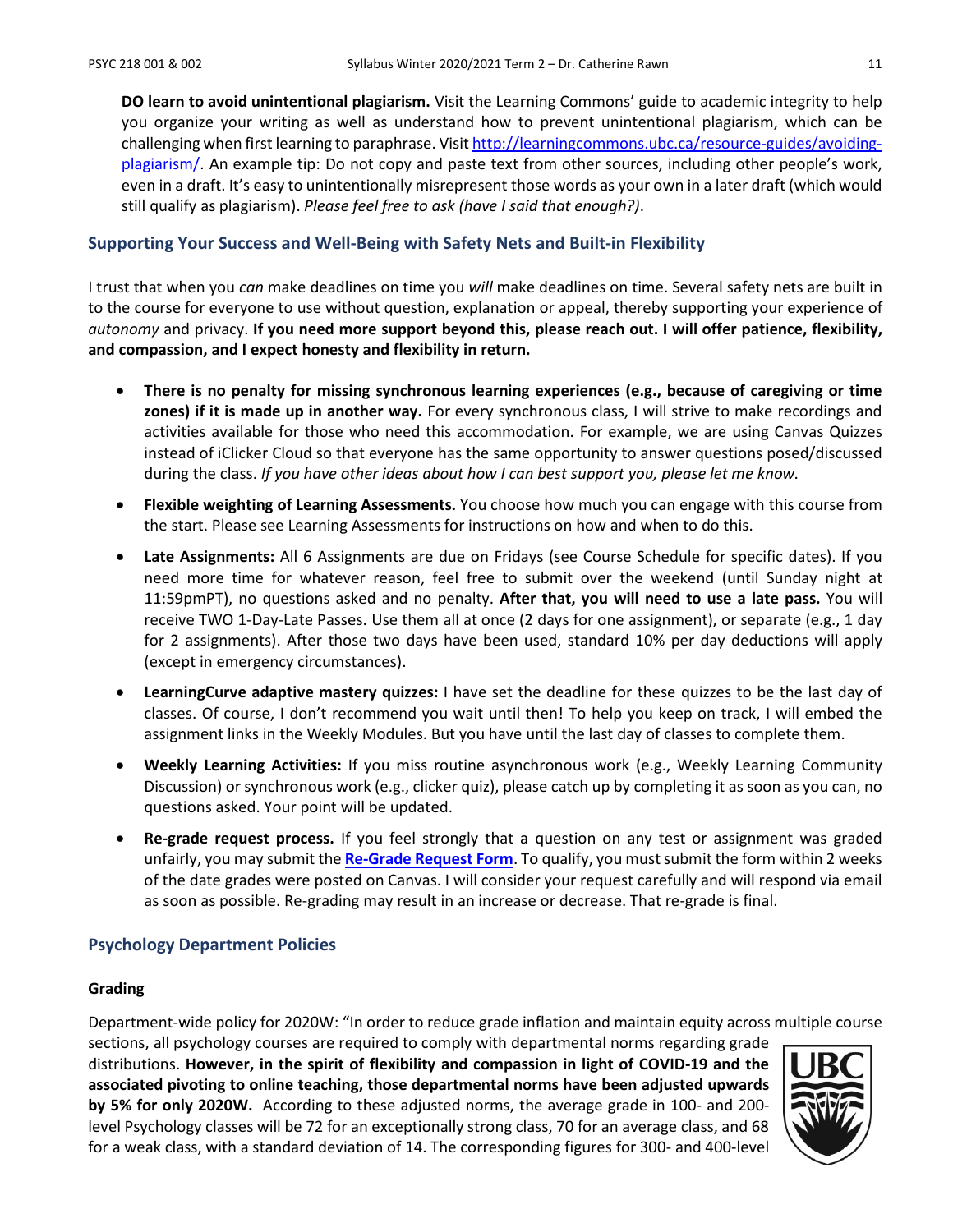classes will be 75, 73, and 71, with a standard deviation of 13. Scaling may be used in order to comply with these norms; grades may be scaled up or down as necessary by the professor or department. Grades are not official until they appear on a student's academic record. You will receive both a percent and a letter grade for this course. At UBC, they convert according to the key below:

| A+ 90-100% B+ 76-79% C+ 64-67% D 50-54% |  |  |  |
|-----------------------------------------|--|--|--|
| A 85-89% B 72-75% C 60-63% F 0-49%      |  |  |  |
| A- 80-84% B- 68-71% C- 55-59%           |  |  |  |

#### **Academic Misconduct**

Cheating, plagiarism, and other forms of academic misconduct are very serious concerns of the University, and the Department of Psychology has taken steps to alleviate them. In the first place, the Department has implemented software that can reliably detect cheating on multiple-choice exams by analyzing the patterns of students' responses. In addition, the Department subscribes to *Turnitin* — a service designed to detect and deter plagiarism. All materials (term papers, lab reports, etc.) that students submit for grading will be compared to over 5 billion pages of content located on the Internet or in Turnitin's own proprietary databases. The results of these comparisons are compiled into customized "Originality Reports" containing several, sensitive measures of originality that flag instances of matching text suggesting possible plagiarism; instructors receive copies of these reports for every student in their classes. During exams, the instructor and invigilators reserve the right to move students in their seating arrangement with no explanation provided.

In all cases of suspected academic misconduct, the parties involved will be pursued to the fullest extent dictated by the guidelines of the University. Strong evidence of cheating or plagiarism may result in a zero credit for the work in question. According to the University Act (section 61), the President of UBC has the right to impose harsher penalties including (but not limited to) a failing grade for the course, suspension from the University, cancellation of scholarships, or a notation added to a student's transcript. For details on pertinent University policies and procedures, please see Chapter 5 in the UBC Calendar [\(http://students.ubc.ca/calendar\)](http://students.ubc.ca/calendar).

## **REFERENCES AND INFLUENCES**

Throughout this syllabus I have cited many published works, and drawn on many others for inspiration. I include them here (1) to model responsible, APA style citation and referencing practices we will be using in this course, and (2) to show you some of the many ways I use research to guide the decisions I make in my teaching practice and course design. These are *not* required reading, but you may find some of them interesting (e.g., Dunlosky et al., 2013).

- American Psychological Association. (2013). *APA guidelines for the undergraduate psychology major 2.0.*  Washington, DC: Author. Retrieved from http://www.apa.org/ed/precollege/about/psymajorguidelines.pdf
- Ceynar Rosell, M., Beck, D. M., Luther, K. E., Goedert, K. M., Shore, W. L., & Anderson, D. D. (2006). The pedagogical value of experimental participation paired with course content. *Teaching of Psychology, 32*, 95- 99. DOI: 10.1207/s15328023top3202\_3
- Darby, F., & Lang, J. M. (2019). *Small Teaching Online: Applying Learning Science in Online Classes*. Jossey-Bass.
- Dunlosky, J., Rawson, K. A., Marsh, E. J., Nathan, M. J., & Willingham, D. T. (2013). Improving students' learning with effective learning techniques: Promising directions from cognitive and educational psychology. *Psychological Science in the Public Interest, 14*, 4-58. DOI: 10.1177/1529100612453266
- Fink, L. D. (2003). *Creating significant learning experiences: An integrated approach to designing college courses*. San Francisco, CA: Jossey-Bass.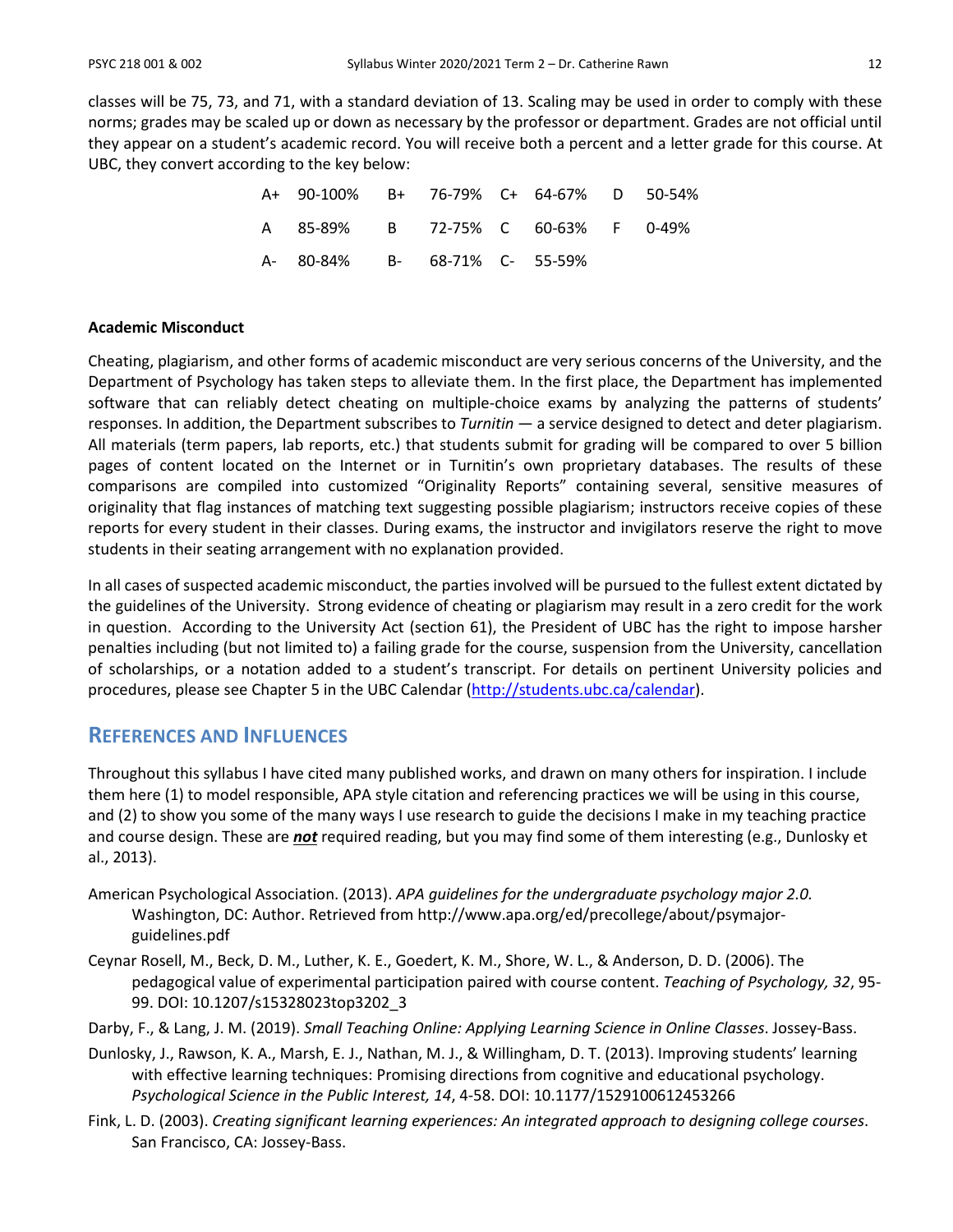- Glass, A. L., & Kang, M. (2018). Dividing attention in the classroom reduces exam performance. *Educational Psychology,* DOI: 10.1080/01443410.2018.1489046
- Kliegal, R., & Bates, D. (2011). International collaboration in psychology is on the rise. *Scientometrics, 87*, 149-158. DOI: 10.1007/s11192-010-0299-0
- Michael, J. (2006). Where's the evidence that active learning works? *Advances in Physiology Education, 30*, 159- 167. DOI: 10.1152/advan.00053.2006
- Rideout, C. A. (2018). Students' choices and achievement in large undergraduate classes using a novel flexible assessment approach. *Assessment & Evaluation in Higher Education, 43*, 68-78. DOI: 10.1080/02602938.2017.1294144
- Roediger, H. L., III, & Karpicke, J. D. (2006). Test-enhanced learning: Taking memory tests improves long-term retention. *Psychological Science, 17*, 249-255. DOI: 10.1111/j.1467-9280.2006.01693.x
- Ryan, R. M., & Deci, E. L. (2020). Intrinsic and extrinsic motivation from a self-determination theory perspective: Definitions, theory, practices, and future directions. *Contemporary Educational Psychology, 61*, 101860*.* DOI: 10.1016/j.cedpsych.2020.101860

## **ACKNOWLEDGEMENTS AND COPYRIGHT**

UBC Vancouver's Point Grey Campus is situated on the traditional, ancestral, and unceded territory of the [Musqueam people.](http://aboriginal.ubc.ca/community-youth/%20musqueam-and-ubc/) The work of redesigning this course in summer 2020 occurred on the traditional territories of the Musqueam, Squamish and Tsleil-Waututh peoples.

Thanks to G. Hall, C. Cuttler, L. Scratchley, and J. Sibley for helpful suggestions that have influenced the design of this course. This syllabus design was inspired by a syllabus by J. Lymburner (Kwantlen Polytechnic University). Thanks to all of my PSYC 218 students, Teaching Fellows, and Teaching Assistants since 2011/2012 for their helpful suggestions and experiences, which have influenced the design and implementation of this course. Flexible assessment strategy and language was adopted for W2020, drawing on Dr. Candice Rideout's (UBC, Faculty of Land and Food Systems) scholarly research, advice, as well as her FNH 355 course syllabus (with permission). Academic Integrity language and approach has been greatly informed by the work of Dr. Laurie McNeill and Dr. Sarah Elaine Eaton.

*PSYC 218 Sections 001 and 002 Research Methods in Psychology Course Syllabus 2021* by *Catherine Rawn* is licensed under the Creative Commons Attribution-NonCommercial-ShareAlike 4.0 International License. To view a copy of this license, visit [http://creativecommons.org/licenses/by-nc-sa/4.0/.](http://creativecommons.org/licenses/by-nc-sa/4.0/)

#### Recommended APA-style citation:

Rawn, C. D. (2021). *PSYC 218 Sections 001 and 002 Research Methods in Psychology Course Syllabus*. University of British Columbia, Vancouver Canada*.* Retrieved from<http://blogs.ubc.ca/catherinerawn>